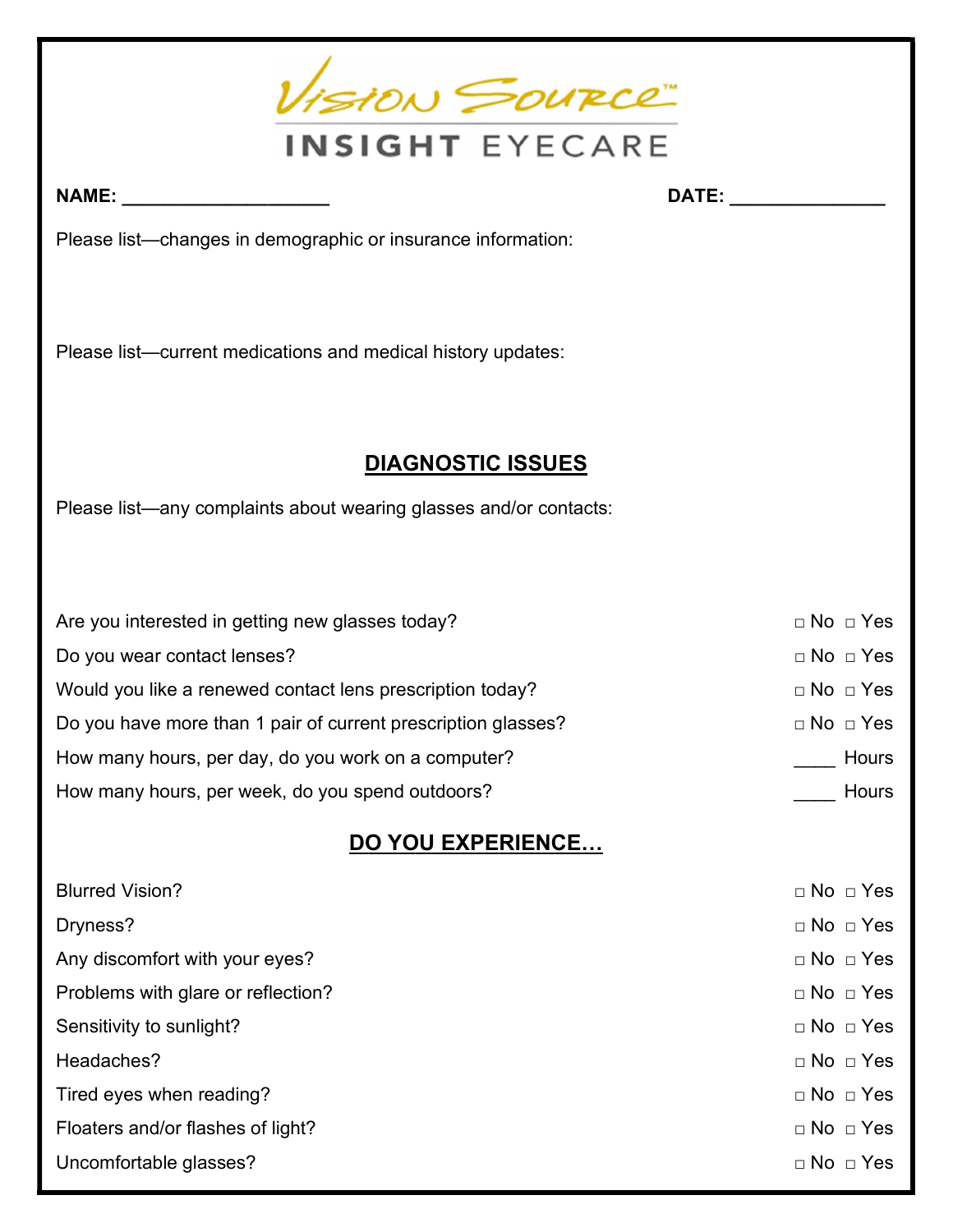VISION SOURCE

## INSIGHT EYECARE

We pride ourselves on providing our patients with the best possible standard of care. The standard of care, for an annual comprehensive eye exam, requires that a doctor conducts a retinal evaluation every year. The evaluation is where potential vision threatening diseases can be found, such as diabetes, glaucoma, certain types of cancer, retinal tears, and cardiovascular disease. There are two ways that our providers can check the health of the retina: The iWellness Retinal Exam or dilation.

The iWellness Retinal Exam includes two in-office instruments, that capture holistic imaging of the back of the eye. The first instrument obtains a wide field, 200˚ view of the back of the eye. The second instrument identifies the different layers of the eye and ensures there are no abnormalities between each layer of the retina. The data acquired by both instruments, allows our providers to monitor and compare progression more adequately, year to year. The iWellness Retinal Exam is not covered by any vision or medical insurance, and costs \$58 out-of-pocket.

Dilation includes a series of eye drops, that the doctor will administer to enlarge the pupil. The dilation process takes approximately 20-30 minutes, in order for the drops to take effect. Once fully dilated, the doctor will use a magnification lens to view the back of the retina and evaluate for abnormalities. The dilation drops have side effects, including blurred vision for 6-8 hours and extreme light sensitivity. **Dilation is fully** covered by vision insurance only and has no additional out-of-pocket expenses.

### Please select one of the following options:

- $\Box$  I would like to do the iWellness Retinal Exam, for an additional \$58.
- $\Box$  I would prefer pupil dilation; I am aware that my vision will be blurry, and that my eyes will be light sensitive, for the next 6-8 hours.

### I have read, and understand, this document:

| Signature: | Today's Date: |
|------------|---------------|
|------------|---------------|